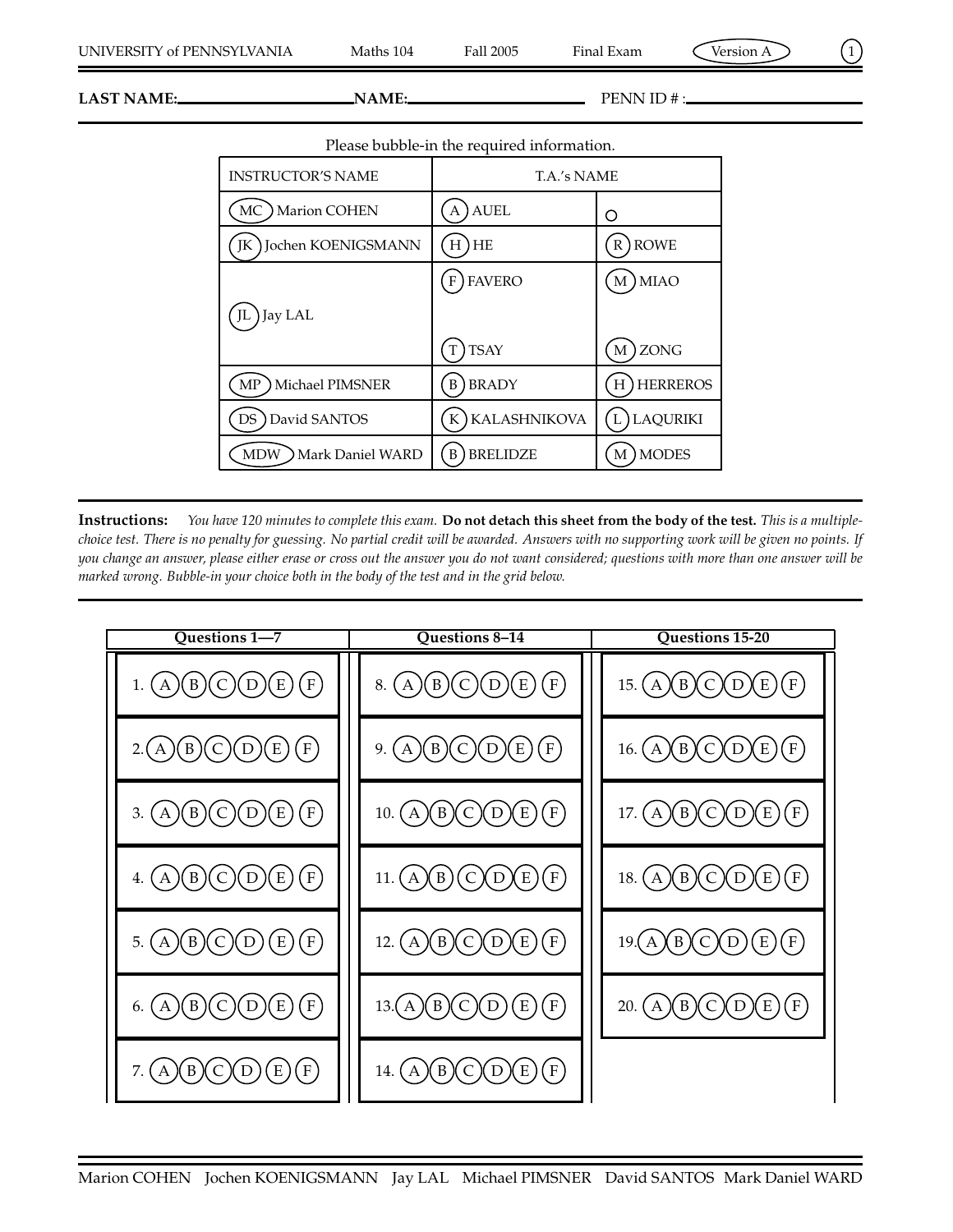1. Consider the region in the first quadrant bounded by  $y = x^3$  and  $x = y^3$ . Rotate this region about the line  $y = -1$ . What is the volume of the resulting solid?

$$
\text{(A)} \frac{16}{35}\pi \text{ (B)} \frac{51}{35}\pi \text{ (C)} \frac{23}{14}\pi \text{ (D)} \frac{86}{35}\pi \text{ (E)} \frac{31}{10}\pi \text{ (E)} \frac{166}{35}\pi
$$

2. Find the average value of the function

$$
f(\theta) = \sec(\theta)\tan(\theta)
$$

on the interval 
$$
[0, \pi/4]
$$
.  
\n(A) 0\n(B)  $\sqrt{2}-1$ \n(C)  $\frac{2}{\pi}$ \n(D)  $\frac{1}{2}$ \n(E)  $\frac{4\sqrt{2}-4}{\pi}$ \n(F) diverges

3. The base of a solid is a circular disk of radius 3. Find the volume of the solid if parallel cross-sections perpendicular to the base are isosceles right triangles with hypotenuse lying along the base. Refer to figure 1



Figure 1: Problem 3.



Marion COHEN Jochen KOENIGSMANN Jay LAL Michael PIMSNER David SANTOS Mark Daniel WARD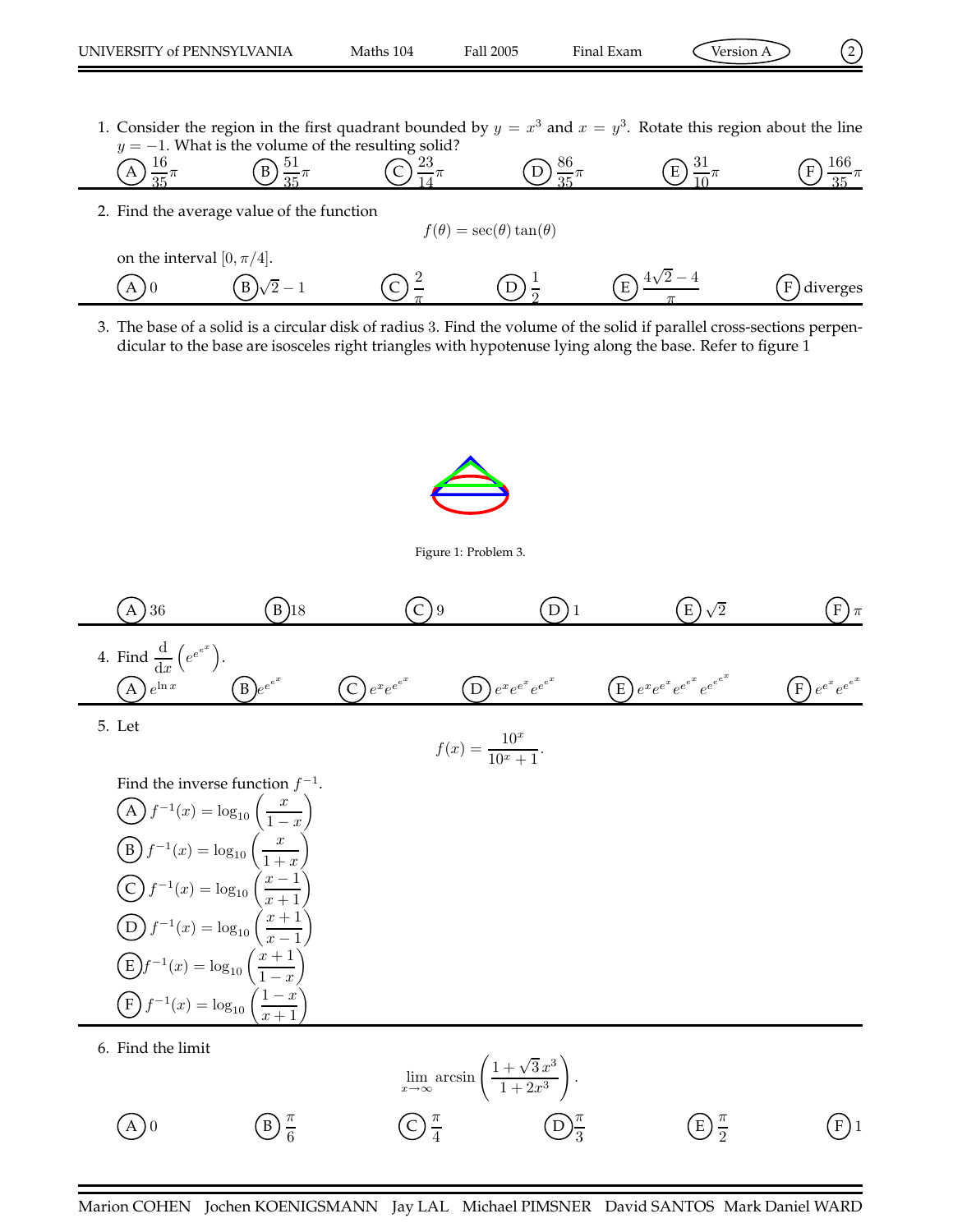$$
\widehat{\text{Version A}}
$$

7. 
$$
\int_{2}^{3} \frac{x^{3}-x^{2}+1}{x^{2}-x} dx =
$$
  
\n(A)  $\frac{1}{2} + \ln 2$  (B)  $\frac{5}{2} + \ln 3$  (C)  $\frac{5}{2} - \ln 3$  (D)  $\ln 3 - \ln 4$  (E)  $\frac{5}{2} + \ln 3 - 2\ln 2$  (F)  $\frac{5}{2} - \ln 3 + 2\ln 2$   
\n8.  $\int \frac{e^{3x}}{1+e^{6x}} dx =$   
\n(A)  $3 \arctan e^{3x} + C$   
\n(B)  $\frac{1}{3} \arctan e^{3x} + C$   
\n(C)  $\arctan e^{x/3} + C$   
\n(D)  $\arctan e^{x/3} + C$   
\n(E)  $3 \arctan e^{x/3} + C$   
\n(E)  $\frac{1}{3} \arctan e^{x/3} + C$   
\n9.  $\int_{0}^{3} \frac{dx}{(x-1)^{3}} =$   
\n(A)  $\frac{3}{8}$  (B)  $\frac{1}{2}$  (C)  $\frac{9}{4}$  (D) (E)  $\frac{8}{3}$  (F) diverges

10. Find the surface area generated by revolving the curve

$$
y = \sqrt{1 - x^2}, \qquad 0 \le x \le \frac{1}{2}
$$



| 11. Compute the arc length of the curve $y = 1 + \frac{2}{9}(x-1)^{3/2}$ for $x \in [1, 4]$ . |  |  |      |  |  |  |  |  |  |
|-----------------------------------------------------------------------------------------------|--|--|------|--|--|--|--|--|--|
|                                                                                               |  |  | 4.75 |  |  |  |  |  |  |

12. Let  $\mathcal C$  be the curve defined by:

|                   |                                                                    |                   | $x = t - t^2$ , $y = t^2 + 4$ , $t \in \mathbb{R}$ . |          |         |
|-------------------|--------------------------------------------------------------------|-------------------|------------------------------------------------------|----------|---------|
|                   | What is the slope of the line tangent to $\mathscr C$ at $(0,5)$ ? |                   |                                                      |          |         |
| $\binom{A}{2}$ -2 | $(B)$ 2                                                            | $(C) \frac{1}{2}$ | $(D) - \frac{1}{2}$                                  | $(E)$ -1 | $(F)$ 1 |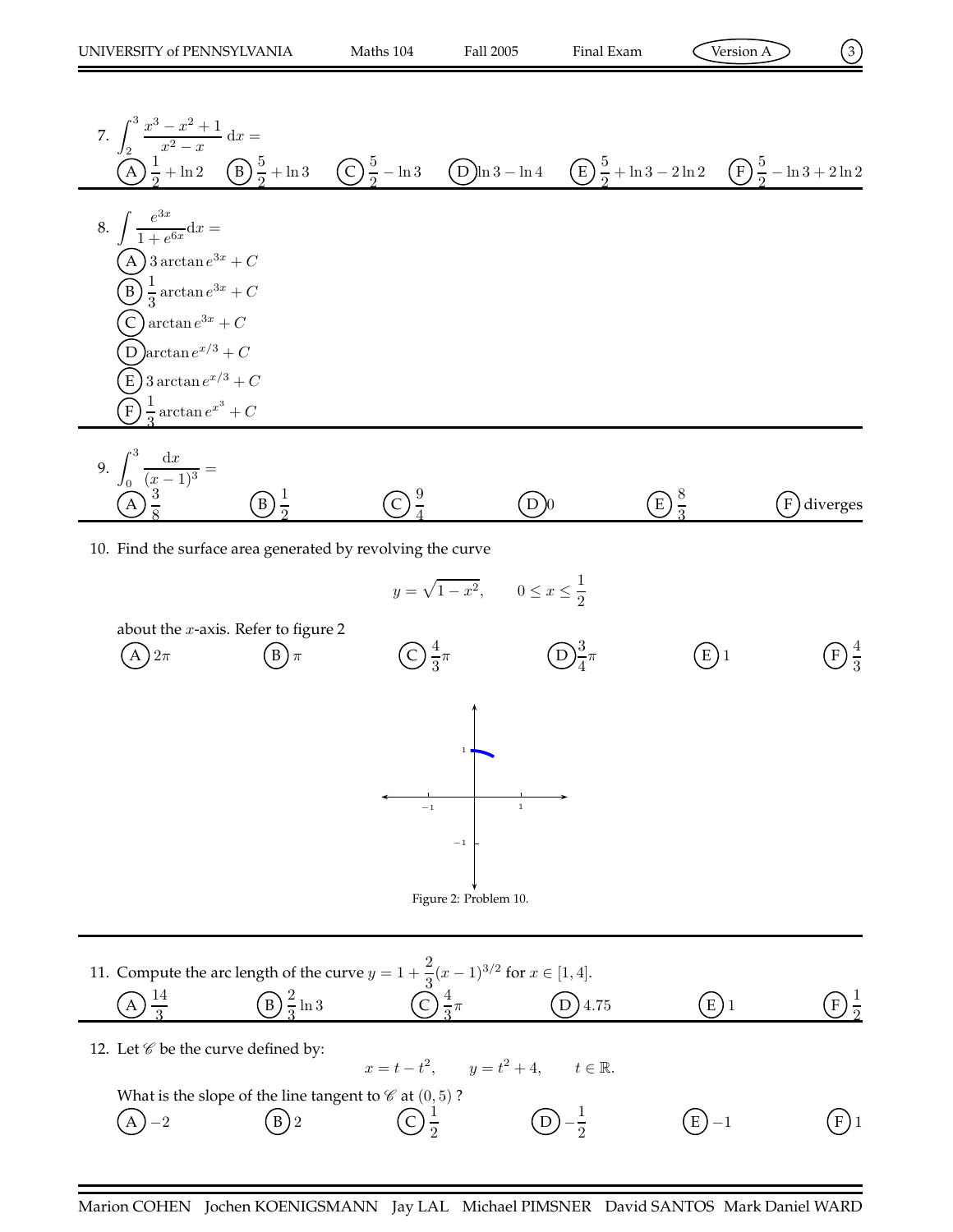$$
(\frac{4}{3})
$$

13. Find the length of the curve with parametric equations

 $x = \sin t + \cos t$   $y = \sin t - \cos t$ 



Also, four polar equations are given below

 $\alpha : r = \sin 3\theta;$   $\beta : r = \cos 3\theta;$   $\gamma : r = 1 + 2\sin \theta;$   $\delta : r = 2 + \sin \theta$ 

Which choice gives the correct match with the polar equation?

 $(A)(I,\beta), (II,\alpha), (III,\delta), (IV,\gamma)$  $(B)$   $(I, \beta)$ ,  $(II, \alpha)$ ,  $(III, \gamma)$ ,  $(IV, \delta)$  $(C)$   $(I, \beta)$ ,  $(II, \gamma)$ ,  $(III, \alpha)$ ,  $(IV, \delta)$  $\left(D\right)$   $(I, \delta)$ ,  $(II, \gamma)$ ,  $(III, \beta)$ ,  $(IV, \alpha)$  $(E)(I,\alpha)$ ,  $(II,\beta)$ ,  $(III,\gamma)$ ,  $(IV,\delta)$  $(F)(I,\gamma)$ ,  $(II,\alpha)$ ,  $(III,\beta)$ ,  $(IV,\delta)$ 

15. Find the area of the region between the two curves with polar equations

$$
r = \sqrt{2} \quad \text{and} \quad r = \frac{1}{\sin \theta}, \qquad \frac{\pi}{4} \le \theta \le \frac{3}{4}\pi.
$$
  
\n
$$
\frac{A}{2} \frac{\pi}{2} \qquad \frac{B}{2} \frac{\pi - 1}{2} \qquad \frac{C}{2} \frac{\pi - 2}{2} \qquad \frac{D}{2} \frac{1}{2} \qquad \frac{E}{2} \ln 2 \qquad \frac{F}{2} \ln \frac{\pi}{2}
$$
  
\n16. Find the limit of the sequence  
\n
$$
\lim_{n \to \infty} n \tan \frac{1}{n}.
$$
  
\n
$$
\frac{A}{2} \qquad \frac{B}{2} \qquad \frac{D}{2} \qquad \frac{\pi}{2} \qquad \frac{E}{2} \qquad \frac{D}{2} \qquad \frac{E}{2} \qquad \frac{F}{2} \text{divergent}}
$$
  
\n17. A sequence is defined by  
\n
$$
a_1 = 2; \quad a_2 = 2^{1+1/2}; \quad a_3 = 2^{1+1/2+1/4}; \quad \dots \qquad a_n = 2^{1+1/2+1/2^2 + \dots + 1/2^{n-1}}.
$$
  
\nDetermine  $\lim_{n \to \infty} a_n$ .  
\n
$$
\frac{A}{2} \qquad \frac{B}{2} \qquad \frac{B}{2} \qquad \frac{C}{2} \qquad \frac{D}{2} \qquad \frac{E}{2} \qquad \frac{E}{2} \qquad \frac{E}{2} \qquad \frac{E}{2} \qquad \frac{E}{2} \qquad \frac{E}{2} \qquad \frac{E}{2} \qquad \frac{E}{2} \qquad \frac{E}{2} \qquad \frac{E}{2} \qquad \frac{E}{2} \qquad \frac{E}{2} \qquad \frac{E}{2} \qquad \frac{E}{2} \qquad \frac{E}{2} \qquad \frac{E}{2} \qquad \frac{E}{2} \qquad \frac{E}{2} \qquad \frac{E}{2} \qquad \frac{E}{2} \qquad \frac{E}{2} \qquad \frac{E}{2} \qquad \frac{E}{2} \qquad \frac{E}{2} \qquad \frac{E}{2} \qquad \frac{E}{2} \qquad \frac{E}{2} \qquad \
$$

Marion COHEN Jochen KOENIGSMANN Jay LAL Michael PIMSNER David SANTOS Mark Daniel WARD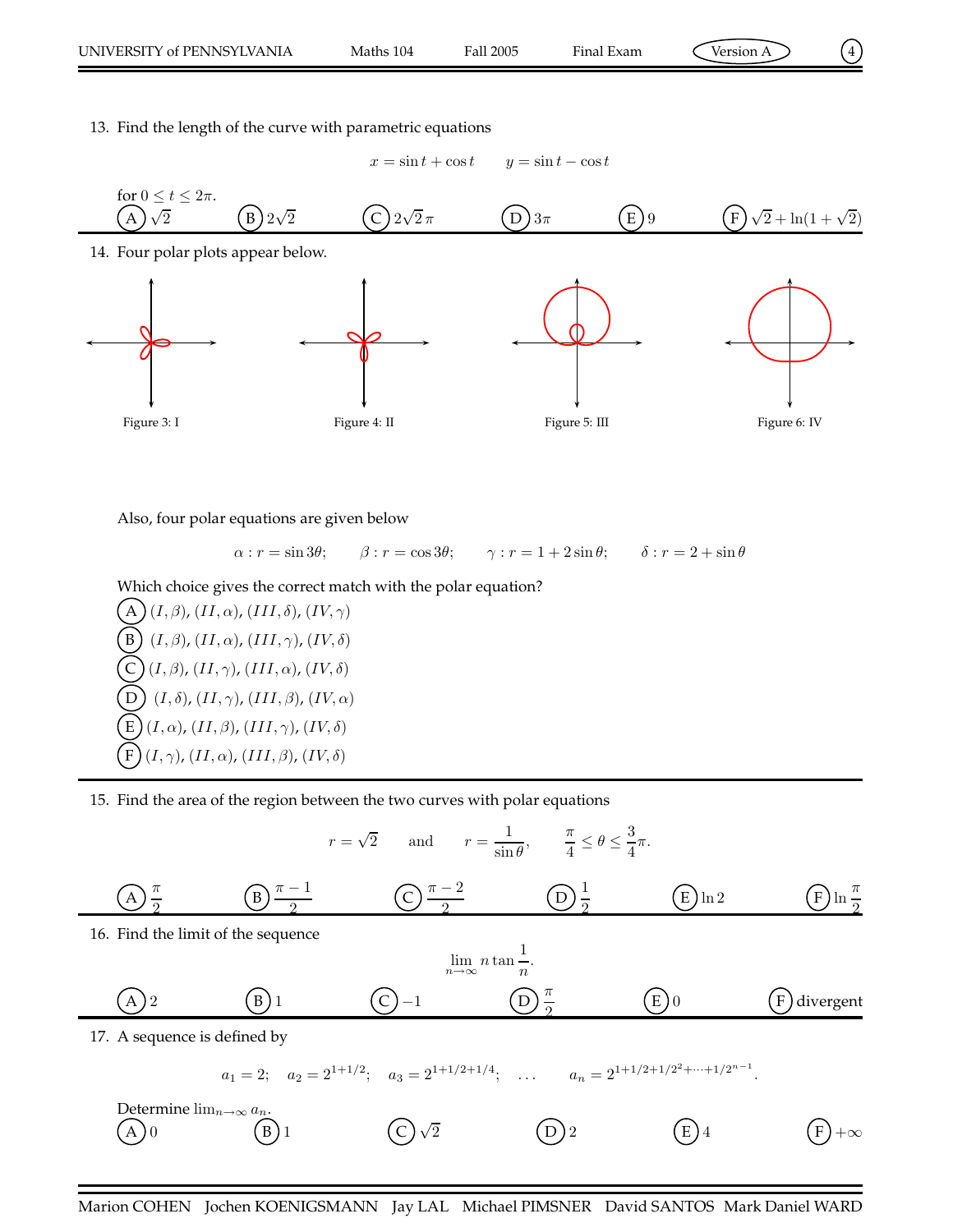.

e

- 18. Find the interval of convergence of  $\sum_{n=1}^{\infty}$  $n=2$ 1  $\frac{1}{\ln n}(x-1)^n.$ A  $0 < x < 2$  (B)  $-2 \le x < 2$  (C)  $0 \le x \le 2$  (D)  $0 \le x < 1$  (E)  $0 \le x < 2$  (F)  $1 - \frac{1}{e}$  $\frac{1}{e} \leq x < 1 + \frac{1}{e}$
- 19. Consider the following series:

$$
I: \sum_{n=1}^{\infty} \frac{1}{n^{5/3}}; \quad II: \sum_{n=1}^{\infty} 5^{n/3}; \quad III: \sum_{n=1}^{\infty} \frac{1}{n^{3/5}}; \quad IV: \sum_{n=1}^{\infty} \frac{1}{5^{n/3}}
$$

Which of the following statements is true?

 $(A)$  I, II, III, IV all converge

- $(B)$ I and II converge, but III and IV diverge
- $(C)$  I and III converge, but II and IV diverge
- $\big( \mathrm{D} \big)$ I and IV converge, but II and III diverge
- $\rm (E)$  I converges, but II, III, and IV diverge
- ( F ) all diverge
- 20. Let  $\sum_{n=1}^{\infty}$  $n=0$  $a_n x^n = (1-x)^{1/2} + (1+x)^{1/2}$  be the Maclaurin expansion of  $(1-x)^{1/2} + (1+x)^{1/2}$ . Find
	- $(a_0)^2 + (a_1)^2 + (a_2)^2$ .
	- $\widehat{A}$ ) $\frac{65}{16}$ 16  $\widehat{B}$  $\frac{63}{16}$ 16  $\widehat{C}$   $\frac{7}{4}$ 4 D 9 4  $\widehat{E}\Big)\frac{81}{16}$ 16  $\widehat{F}$   $\frac{15}{4}$ 4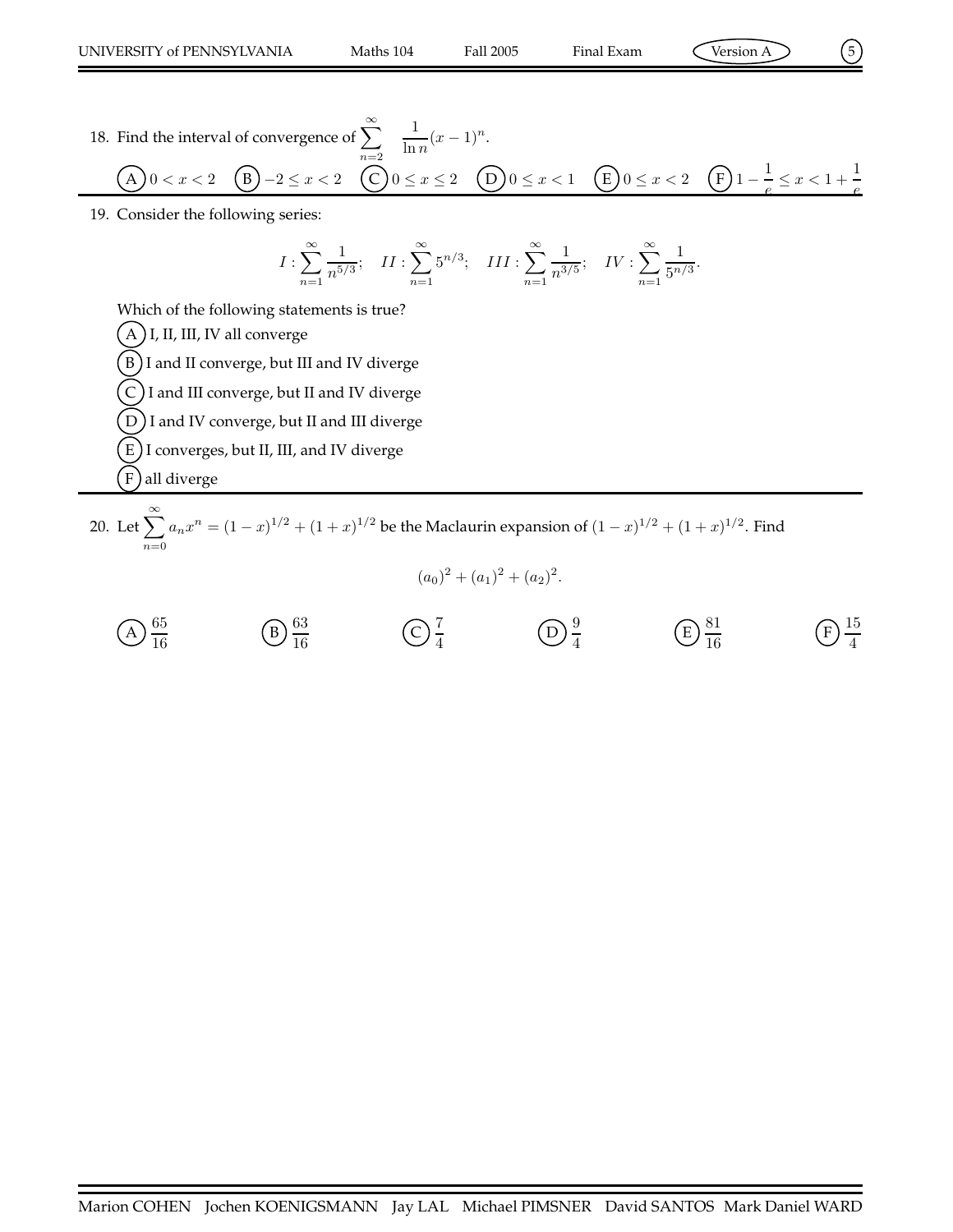1.  $(B)$  In the first quadrant, the curves meet at  $(0, 0)$ , and  $(1, 1)$ . See figure 7. The volume can be computed by both shells or washers. Hence we obtain

$$
\pi \int_0^1 \left( (x^{1/3} + 1)^2 - (x^3 + 1)^2 \right) dx = 2\pi \int_0^1 (1 + y)(y^{1/3} - y^3) dy = \frac{51}{35}\pi.
$$



2.  $(E)$  The average value sought is plainly

$$
\frac{4}{\pi} \int_0^{\pi/4} \sec \theta \tan \theta d\theta = \frac{4}{\pi} \sec \theta \Big|_0^{\pi/4} = \frac{4}{\pi} (\sec \frac{\pi}{4} - \sec 0) = \frac{4}{\pi} (\sqrt{2} - 1) = \frac{4\sqrt{2} - 4}{\pi}.
$$

3. (A) Let  $A(x)$  be the area of a typical triangle. The area of an isosceles right triangle is  $\frac{a^2}{2}$  $\frac{a^2}{2} = \frac{h^2}{4}$  $\frac{a}{4}$ , where *a* is the length of a cathetus and h is the length of the hypotenuse. Now, if one is at distance  $|x|$  from the centre of the circle,  $h = 2\sqrt{9-x^2}$ , and so  $A(x) = 9-x^2$ . The volume sought is

$$
\int_{-3}^{3} A(x)dx = \int_{-3}^{3} (9 - x^2)dx = 36
$$

cubic units.

4. (D) Let  $f(x) = e^x$ . By the Chain Rule

$$
(f \circ f \circ f)'(x) = f'(x)f'(f(x))f'(f(f(x))) = e^x e^{e^x} e^{e^{x^x}}.
$$

5. (A) Putting  $y = \frac{10^x}{10^x}$  $\frac{10}{10^x + 1}$  one gathers

$$
10^x y + y = 10^x \implies 10^x (1 - y) = y \implies 10^x = \frac{y}{1 - y} \implies x = \log_{10} \left( \frac{y}{1 - y} \right),
$$

whence  $f^{-1}(x) = \log_{10} \left( \frac{x}{1} \right)$  $1 - x$  . 6.  $(D)$  As  $x \to \infty$ ,

$$
\frac{1+\sqrt{3}x^3}{1+2x^3} \sim \frac{\sqrt{3}}{2} \implies \arcsin\left(\frac{1+\sqrt{3}x^3}{1+2x^3}\right) \to \arcsin\frac{\sqrt{3}}{2} = \frac{\pi}{3}.
$$

7.  $(F)$  We have

$$
\frac{x^3 - x^2 + 1}{x^2 - x} = \frac{x^3 - x^2}{x^2 - x} + \frac{1}{x^2 - x} = \frac{x^2(x - 1)}{x(x - 1)} + \frac{1}{x(x - 1)} = x - \frac{1}{x} + \frac{1}{x - 1},
$$

from where it follows that

$$
\int_2^3 \frac{x^3 - x^2 + 1}{x^2 - x} dx = \int_2^3 \left( x - \frac{1}{x} + \frac{1}{x - 1} \right) dx = \left( \frac{x^2}{2} - \ln|x| + \ln|x - 1| \right) \Big|_2^3 = \frac{5}{2} - \ln 3 + 2 \ln 2.
$$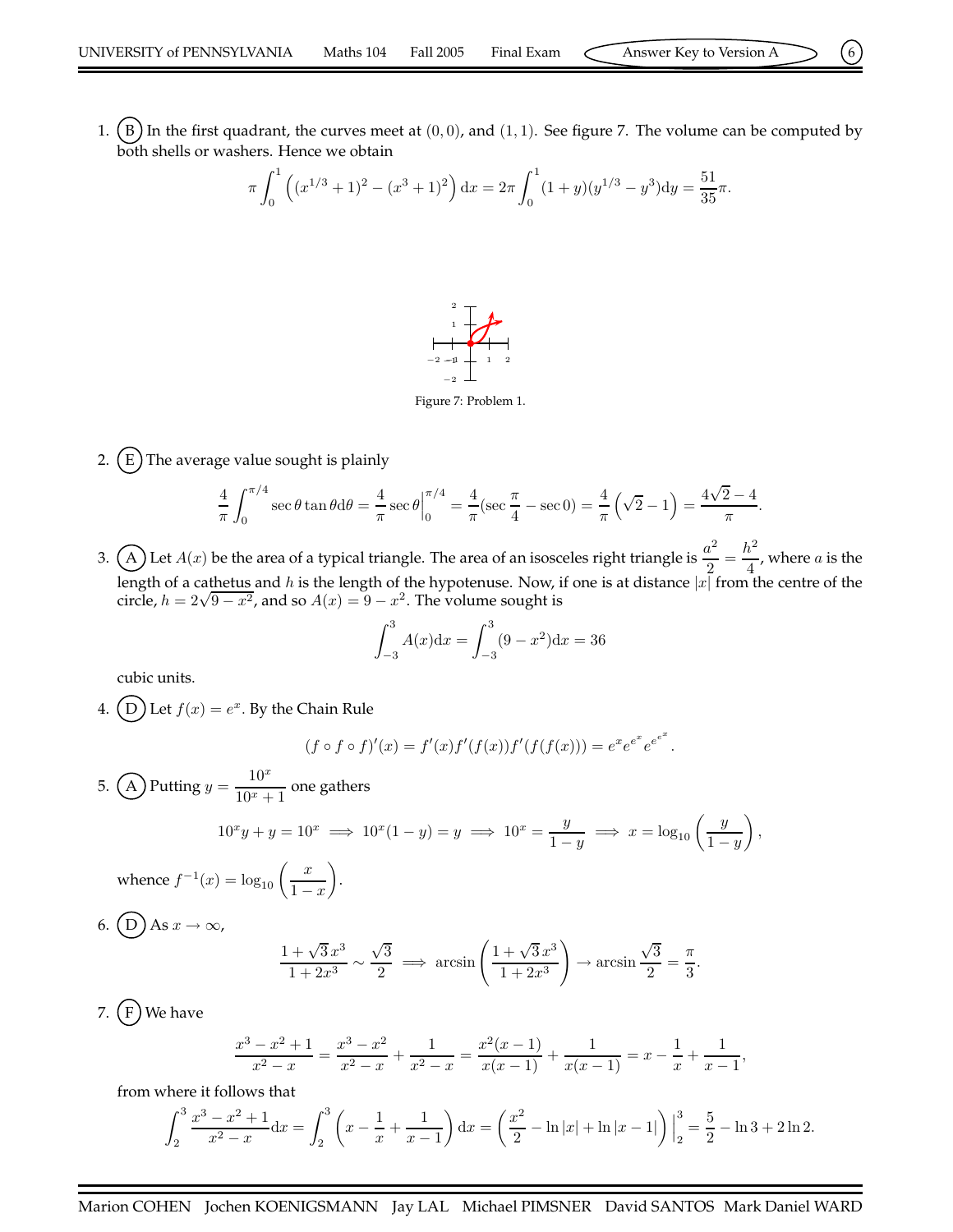8. (B) Put  $u=e^{3x}$ . Then  $du=3e^{3x}dx$ . Thus

$$
\int \frac{e^{3x}}{1 + e^{6x}} dx = \frac{1}{3} \int \frac{du}{1 + u^2} = \frac{1}{3} \arctan u + C = \frac{1}{3} \arctan e^{3x} + C.
$$

9.  $(F)$  Diverges, by inspection.

10. (B) The surface area sought is  $\frac{1}{4}$  of the surface area of a unit sphere, therefore  $\frac{4\pi}{4} = \pi$ .

11.  $(A)$  One has

$$
dy = (x - 1)^{1/2} dx \implies (dy)^2 = (x - 1)(dx)^2.
$$

The surface area sought

$$
\int_{x=1}^{x=4} \sqrt{(\mathrm{d}x)^2 + (\mathrm{d}y)^2} = \int_1^4 \sqrt{1 + (x-1)} \mathrm{d}x = \int_1^4 \sqrt{x} \mathrm{d}x = \frac{14}{3}.
$$

12. (A)  $\{t : t - t^2 = 0\} \cap \{t : t^2 + 4 = 5\} = \{1\}$ . The slope of the tangent is  $\frac{y'(1)}{x'(1)}$  $rac{y'(1)}{x'(1)} = \frac{2(1)}{1-2(1)} = -2.$ 

13.  $(C)$  One has

$$
dx = (\cos t - \sin t)dt, \qquad dy = (\cos t + \sin t)dt \implies \sqrt{(dx)^2 + (dy)^2} = \sqrt{2} dt,
$$

whence the arc length sought is

$$
\int_0^{2\pi} \sqrt{2} \, \mathrm{d}t = 2\sqrt{2} \, \pi.
$$

14.  $(B)$ 

15.  $\left(\widehat{C}\right) r = \sqrt{2}$  is a circle of radius  $\sqrt{2}$  centred at the origin and  $r = \frac{1}{\cdot}$  $\frac{1}{\sin \theta} \implies y = 1$ . This is asking for the area of the circular segment in figure 8. This is

$$
\frac{1}{2} \int_{\pi/4}^{3\pi/4} \left(2 - \frac{1}{\sin^2 \theta}\right) d\theta = \theta + \frac{1}{2} \cot \theta \Big|_{\pi/4}^{3\pi/4} = \frac{\pi}{2} - 1.
$$

*Aliter:* One can observe that the area of the circular segment is the area of a circular sector forming  $\frac{1}{4}$  of the area of the circle minus the area of an isosceles right triangle with catheti of length  $\sqrt{2}$ , hence the desired area is

$$
\frac{\pi(\sqrt{2})^2}{4} - \frac{1}{2}(\sqrt{2})^2 = \frac{\pi}{2} - 1.
$$



Figure 8: Problem 15.

16.  $\left(\overline{B}\right) n \tan \frac{1}{n}$  $\frac{1}{n} \sim n \cdot \frac{1}{n}$  $\frac{1}{n} = 1.$